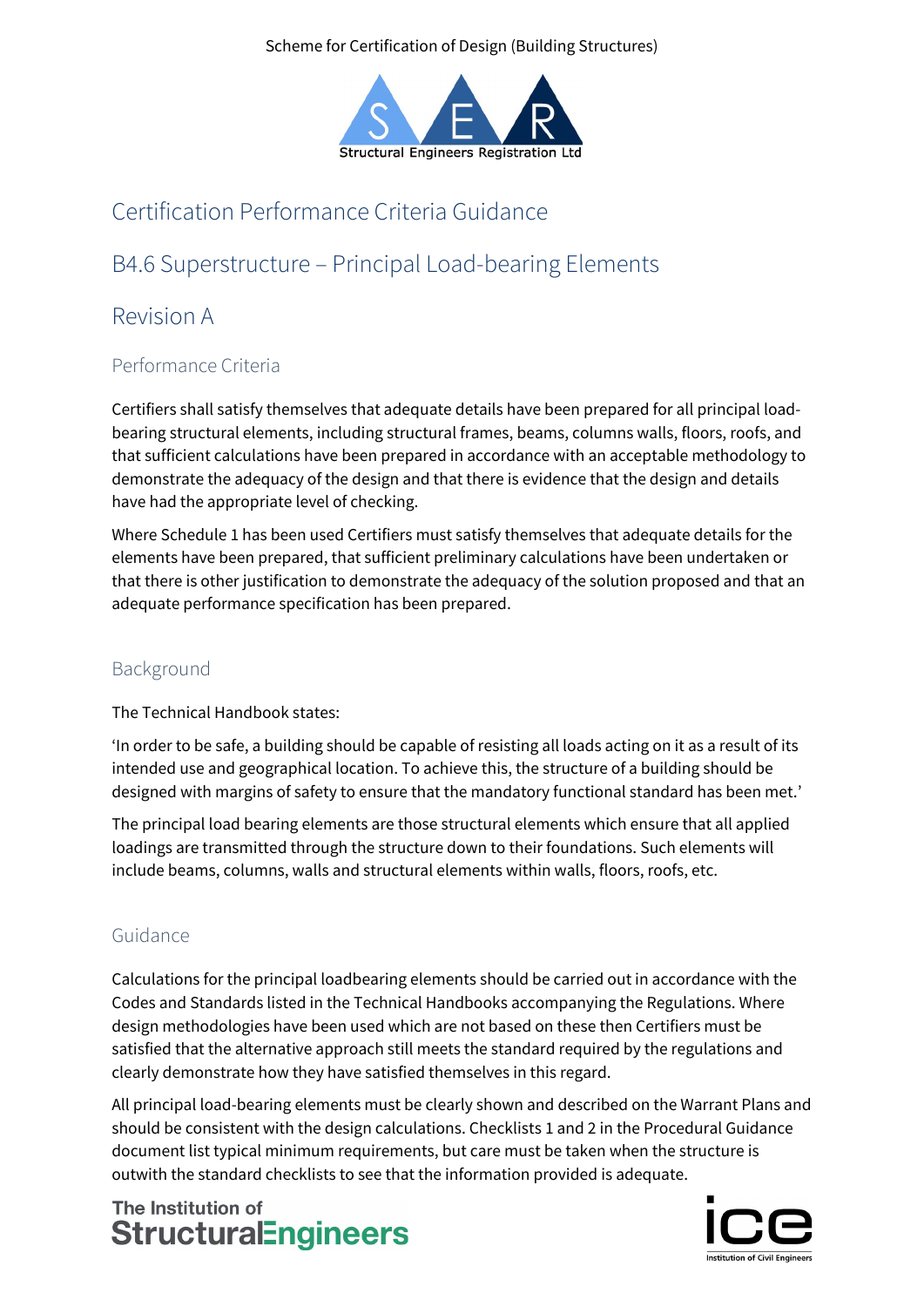Certification Performance Criteria Guidance: B4.6 Superstructure – Principal Load-bearing Elements Page 2/3

The output from structural calculations must be properly reflected in the drawings and details submitted to the local authority in support of the warrant application.

The level of checking undertaken will depend on a wide range of factors which include the complexity of the design and the risk associated with structural failure. For more detailed guidance refer to SER Guidance Note 11, 'Guidelines for Checking the Structural Design of Buildings'.

#### Examples of Major Non-conformances

Absence of or grossly inadequate evidence of the Certifier's review of the design of superstructure.

The design of any of the principal loadbearing elements clearly does not meet the requirements of Standards 1.1 and 1.2.

Absence of or grossly inadequate suitably checked structural calculations, load/span tables, test certification or other justification for the design of any primary loadbearing element, or for any other important elements of structure.

Absence of or grossly inadequate details for superstructure elements on the warrant drawings.

Absence of or grossly inadequate performance specification and details on the warrant plans, where either precast concrete floors, precast concrete staircases or timber roof trusses were included on Schedule 1.

Absence of or grossly inadequate calculations, etc. to justify the preliminary design shown on the warrant plans where either precast concrete floors and staircases or timber roof trusses were included on Schedule 1.

Absence of or grossly inadequate evidence to demonstrate that a review of a third party's finalised design for any pre-cast concrete floors or timber roof trusses had been carried out by the Certifier before an interim or final Form Q was signed.

#### Examples of Improvement Issues

Insufficient evidence of the Certifier's review of the design of superstructure.

Insufficient evidence to show that the design and details have been checked.

Inadequate or insufficient details on the building warrant plans.

Inadequate or insufficient structural calculations, load/span tables, test certification or other justification for the design of any primary loadbearing element of structure.

Inadequate performance specification and details on the warrant plans, where either precast concrete floors, or timber roof trusses were included on Schedule 1.

Insufficient calculations, etc. to justify the preliminary design shown on the warrant plans where either precast concrete floors or timber roof trusses were included on Schedule 1.